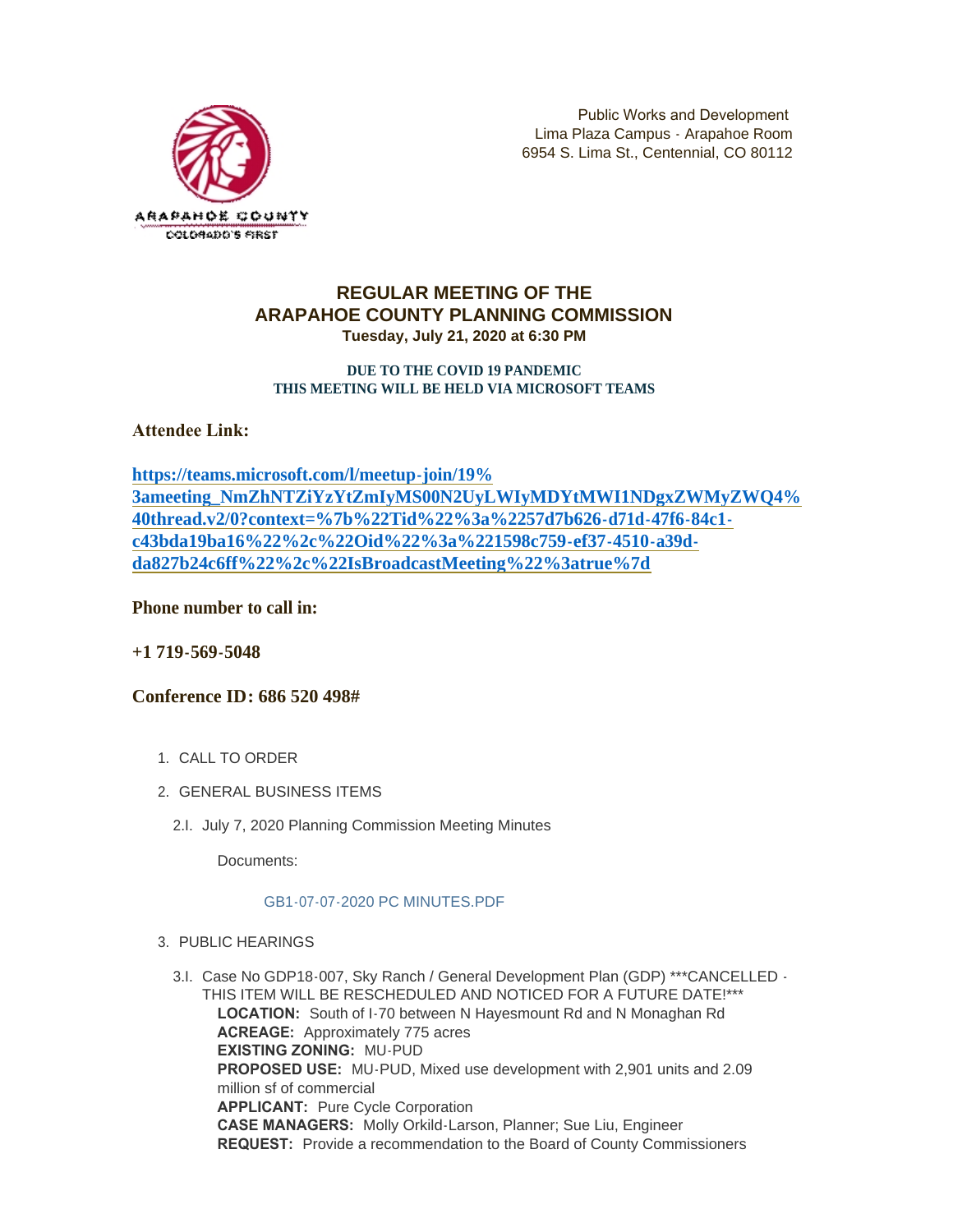Documents:

## RI1-GDP18-007 STAFF REPORT PDF [RI1-GDP18-007 CLIENTS PRESENTATION.PDF](https://www.arapahoegov.com/AgendaCenter/ViewFile/Item/12944?fileID=22705)

3.II. Case No PP18-001, Sky Ranch [Neighborhood A - Phase 2] / Preliminary Plat (PP) \*\*\*CANCELLED - THIS ITEM WILL BE RESCHEDULED AND NOTICED FOR A FUTURE DATE!\*\*\*

**LOCATION:** South of I-70 between N Hayesmount Rd and N Monaghan Rd **ACREAGE:** Approximately 775 acres **EXISTING ZONING:** MU-PUD **PROPOSED USE:** MU-PUD, to plat approximately 775 acres of land **APPLICANT:** Pure Cycle Corporation **CASE MANAGERS:** Molly Orkild-Larson, Planner; Sue Liu, Engineer **REQUEST:** Provide a recommendation to the Board of County Commissioners

Documents:

## RI2-PP18-001 STAFF REPORT PDF

3.III. Case No FDP20-001, Copperleaf [Kiddie Academy] / Final Development Plan (FDP) And USR20-001, Copperleaf [Kiddie Academy] / Use By Special Review (USR) **LOCATION:** 21950 E Quincy Ave **ACREAGE:** 1.06 acres **EXISTING ZONING:** MU - Copperleaf MDP **PROPOSED USE:** MU - Copperleaf MDP; a child care facility with reduced parking **APPLICANT:** EG3 Development LLC **CASE MANAGERS:** Kat Hammer, Planner; Kurtis Cotten, Engineer **REQUEST:** Provide a recommendation to the Board of County Commissioners

Documents:

[RI3-FDP20-001 PRESENTATION.PDF](https://www.arapahoegov.com/AgendaCenter/ViewFile/Item/12946?fileID=22258) [RI3-FDP20-001 STAFF REPORT.PDF](https://www.arapahoegov.com/AgendaCenter/ViewFile/Item/12946?fileID=22259) [RI3-FDP20-001 CLIENTS PRESENTATION.PDF](https://www.arapahoegov.com/AgendaCenter/ViewFile/Item/12946?fileID=22704)

3.IV. Case No LDC20-003, Recreational Marijuana / Land Development Code (LDC) Amendment

**LOCATION:** County-wide **ACREAGE:** N/A **EXISTING ZONING:** N/A **PROPOSED USE:** N/A **APPLICANT:** Arapahoe County Planning Division **CASE MANAGERS:** Bill Skinner, Senior Planner **REQUEST:** Provide a recommendation to the Board of County Commissioners

Documents:

#### [RI4-LDC20-003 PRESENTATION.PDF](https://www.arapahoegov.com/AgendaCenter/ViewFile/Item/12948?fileID=22254) [RI4-LDC20-003 STAFF REPORT.PDF](https://www.arapahoegov.com/AgendaCenter/ViewFile/Item/12948?fileID=22255)

#### *ANNOUNCEMENTS:*

- The next Planning Commission meeting is scheduled for August 4, 2020.
- Planning Commission agendas, Board of County Commission agendas, and other important Arapahoe County information may be viewed online at [www.arapahoegov.com](http://www.arapahoegov.com/) or you may contact the Planning Division at 720-874-6650.